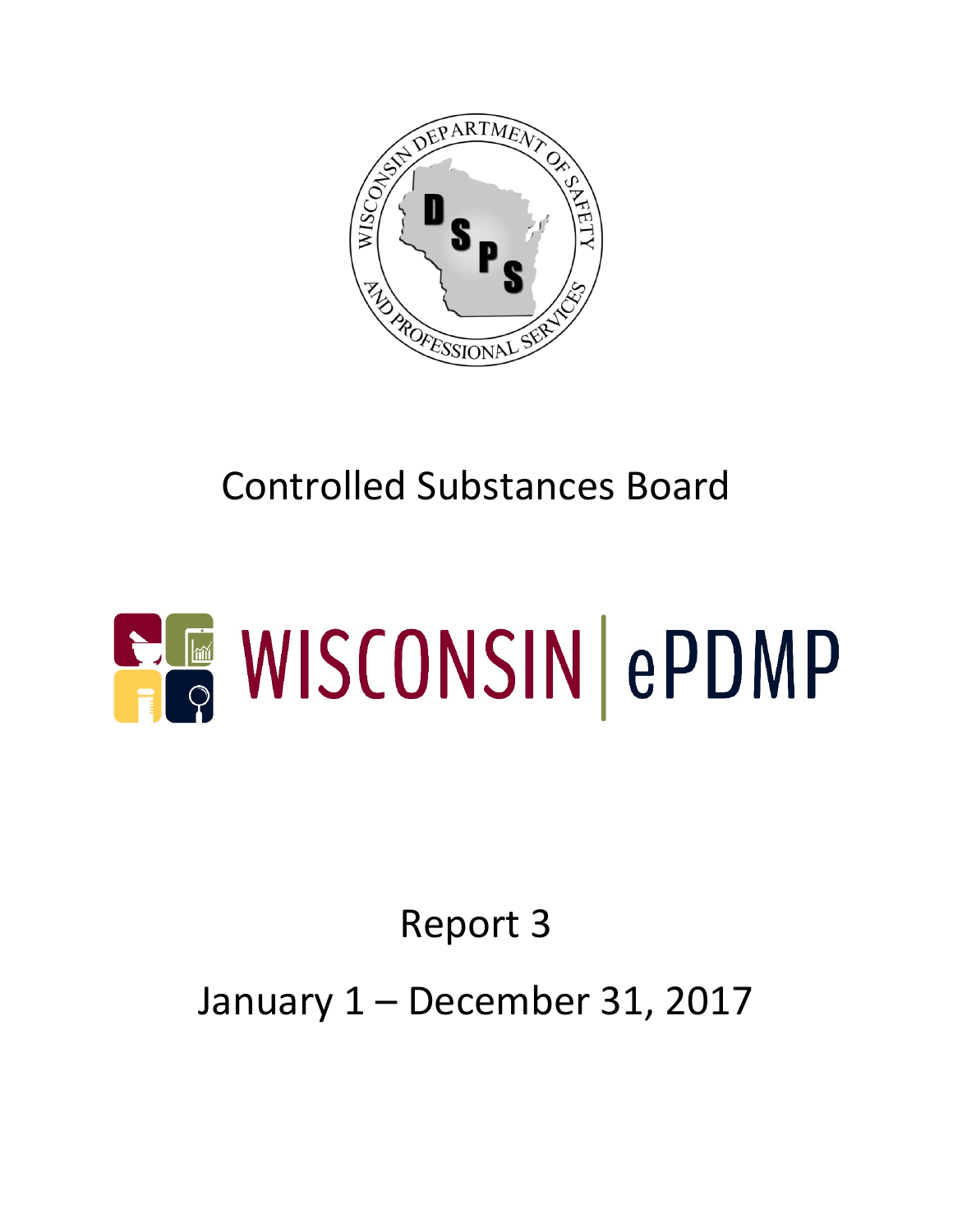### Contact Information

#### **Wisconsin Controlled Substances Board Chairperson: Doug Englebert**

#### **Members:**

Englebert, Doug, Chairperson DHS Designated Member Bloom, Alan, Vice Chairperson Pharmacologist Bellay, Yvonne M., Secretary **DATCP** Designated Member Barman, Subhadeep Psychiatrist Smith, Jason **Attorney General Designee** 

Huck, Leonardo **Dentistry Board Representative** Kallio, Peter J. **Kallio**, Peter J. **Board of Nursing Representative** Trapskin, Philip Pharmacy Board Representative Westlake, Timothy W. The Medical Board Representative

#### **Wisconsin Department of Safety and Professional Services**

1400 E Washington Ave Madison, WI 53703 608-266-2112 [DSPS@wisconsin.gov](mailto:DSPS@wisconsin.gov) Website[: https://dsps.wi.gov](https://dsps.wi.gov/)

#### **Wisconsin Prescription Drug Monitoring Program**

[PDMP@wisconsin.gov](mailto:PDMP@wisconsin.gov) Website[: https://pdmp.wi.gov/](https://pdmp.wi.gov/)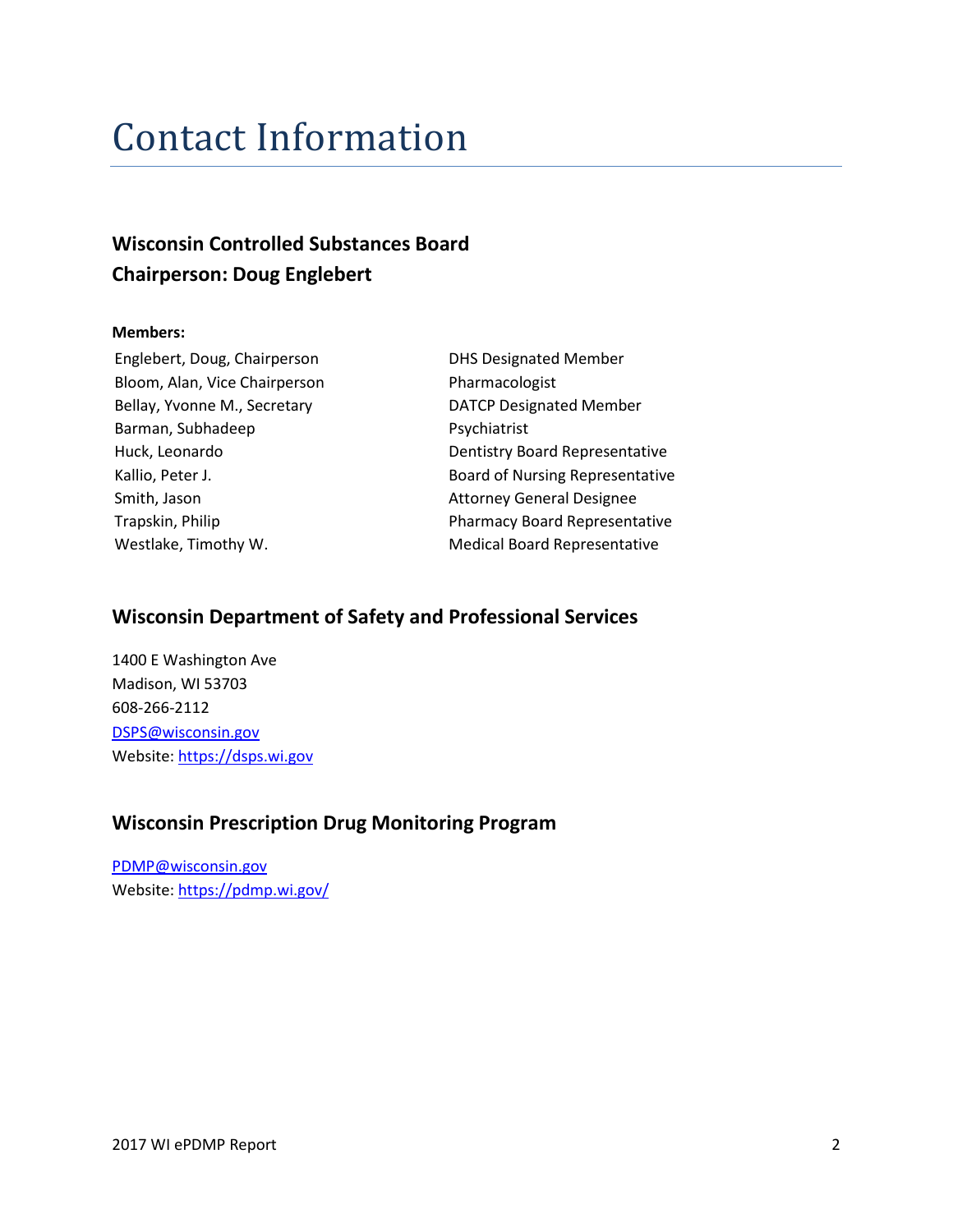## **Table of Contents**

| $\label{lem:1} \mbox{Introduction} \,\, \ldots \,\, \ldots \,\, \ldots \,\, \ldots \,\, \ldots \,\, \ldots \,\, \ldots \,\, \ldots \,\, \ldots \,\, \ldots \,\, \ldots \,\, \ldots \,\, \ldots \,\, \ldots \,\, \ldots \,\, \ldots \,\, \ldots \,\, \ldots \,\, \ldots \,\, \ldots \,\, \ldots \,\, \ldots \,\, \ldots \,\, \ldots \,\, \ldots \,\, \ldots \,\, \ldots \,\, \ldots \,\, \ldots \,\, \ldots \,\, \ldots \,\, \ldots \,\, \ldots \,\, \ldots \,\,$ |  |
|------------------------------------------------------------------------------------------------------------------------------------------------------------------------------------------------------------------------------------------------------------------------------------------------------------------------------------------------------------------------------------------------------------------------------------------------------------------|--|
|                                                                                                                                                                                                                                                                                                                                                                                                                                                                  |  |
|                                                                                                                                                                                                                                                                                                                                                                                                                                                                  |  |
|                                                                                                                                                                                                                                                                                                                                                                                                                                                                  |  |
|                                                                                                                                                                                                                                                                                                                                                                                                                                                                  |  |
|                                                                                                                                                                                                                                                                                                                                                                                                                                                                  |  |
|                                                                                                                                                                                                                                                                                                                                                                                                                                                                  |  |
|                                                                                                                                                                                                                                                                                                                                                                                                                                                                  |  |
|                                                                                                                                                                                                                                                                                                                                                                                                                                                                  |  |
|                                                                                                                                                                                                                                                                                                                                                                                                                                                                  |  |
|                                                                                                                                                                                                                                                                                                                                                                                                                                                                  |  |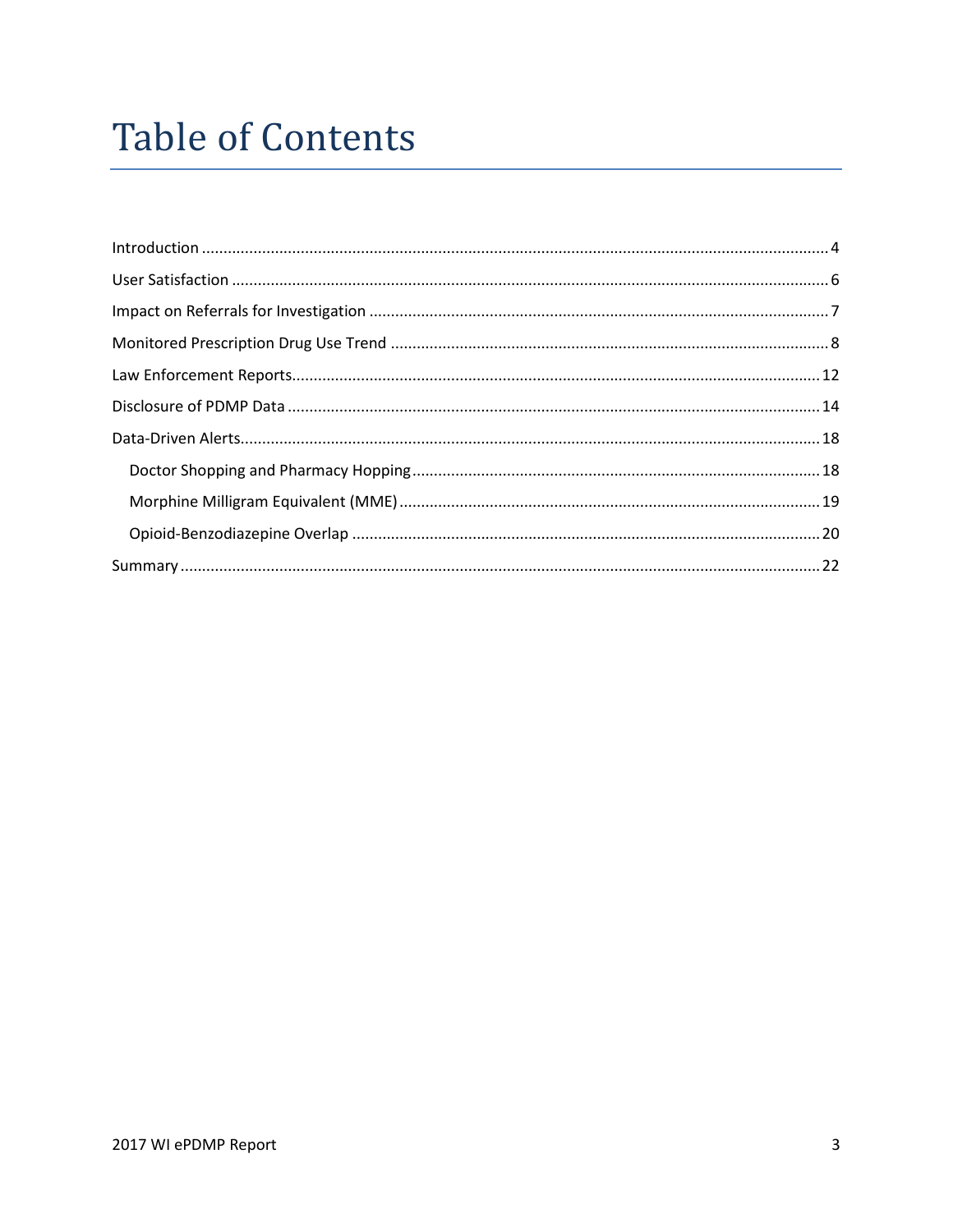### <span id="page-3-0"></span>Introduction

The Wisconsin Prescription Drug Monitoring Program (PDMP) was deployed in June 2013. It is administered by the Wisconsin Department of Safety and Professional Services (DSPS) pursuant to the regulations and policies established by the Wisconsin Controlled Substances Board (CSB). Since being deployed, the PDMP primarily has been a tool to help healthcare professionals make more informed decisions about prescribing and dispensing controlled substance prescription drugs to patients. It also discloses data as authorized by law to governmental and law enforcement agencies.

On January 17, 2017, DSPS launched the enhanced PDMP (WI ePDMP) system. The enhanced design has allowed the WI ePDMP to become a multi-faceted tool in Wisconsin's efforts to address prescription drug abuse, misuse, and diversion through clinical decision support, prescribing practice assessment, communication among disciplines, and public health surveillance. In the second half of 2017, the WI ePDMP was invited by the National Alliance of Model State Drug Laws (NAMSDL) to present at the PDMP Briefing to the Congressional Caucus on Prescription Drug Abuse as an example of the "PDMP of the Future" containing all the components of a strong PDMP. DSPS was further recognized for the WI ePDMP by the Center for Digital Government and was awarded a Government Experience Award in the Government-to-Business Experience category. In November, DSPS was invited to testify before the U.S. Senate Committee on Health, Labor, Education, and Pensions about the WI ePDMP as part of Wisconsin's efforts to address the opioid crisis.

In October 2017, DSPS launched the WI ePDMP Public Statistics Dashboard, which provides interactive data visualizations about the controlled substance prescriptions dispensed in Wisconsin, the law enforcement reports submitted to the WI ePDMP, and the use of the WI ePDMP by healthcare professionals and others. Many of the data visualizations from the Public Statistics Dashboard have been incorporated into this report, and additional information about PDMP-related statistics, including county-level detail about many of the charts, can be found on the Public Statistics Dashboard. The Dashboard was the product of a 2014 Harold Rogers grant from the U.S. Department of Justice Bureau of Justice Assistance, and DSPS was awarded a 2017 Harold Rogers grant to continue to enhance the WI ePDMP based on user feedback.

At the end of December 2017, the PDMP stored a total of over 50 million prescription records submitted by over 2,000 pharmacies and dispensing practitioners. Between January 17, 2017, and December 31, 2017, over 42,000 registered prescribers, pharmacists, and their delegates performed over 6 million queries for patient prescription reports. The number of queries performed by healthcare users per day has risen significantly, with an average of over 19,000 queries performed each day between October 1 and December 31, 2017, up from an average of approximately 6,800 queries performed per day during the first quarter of 2017, prior to the requirement for prescribers to review PDMP records before writing controlled-substance prescription orders went into effect on April 1, 2017, pursuant to 2015 Wisconsin Act 266.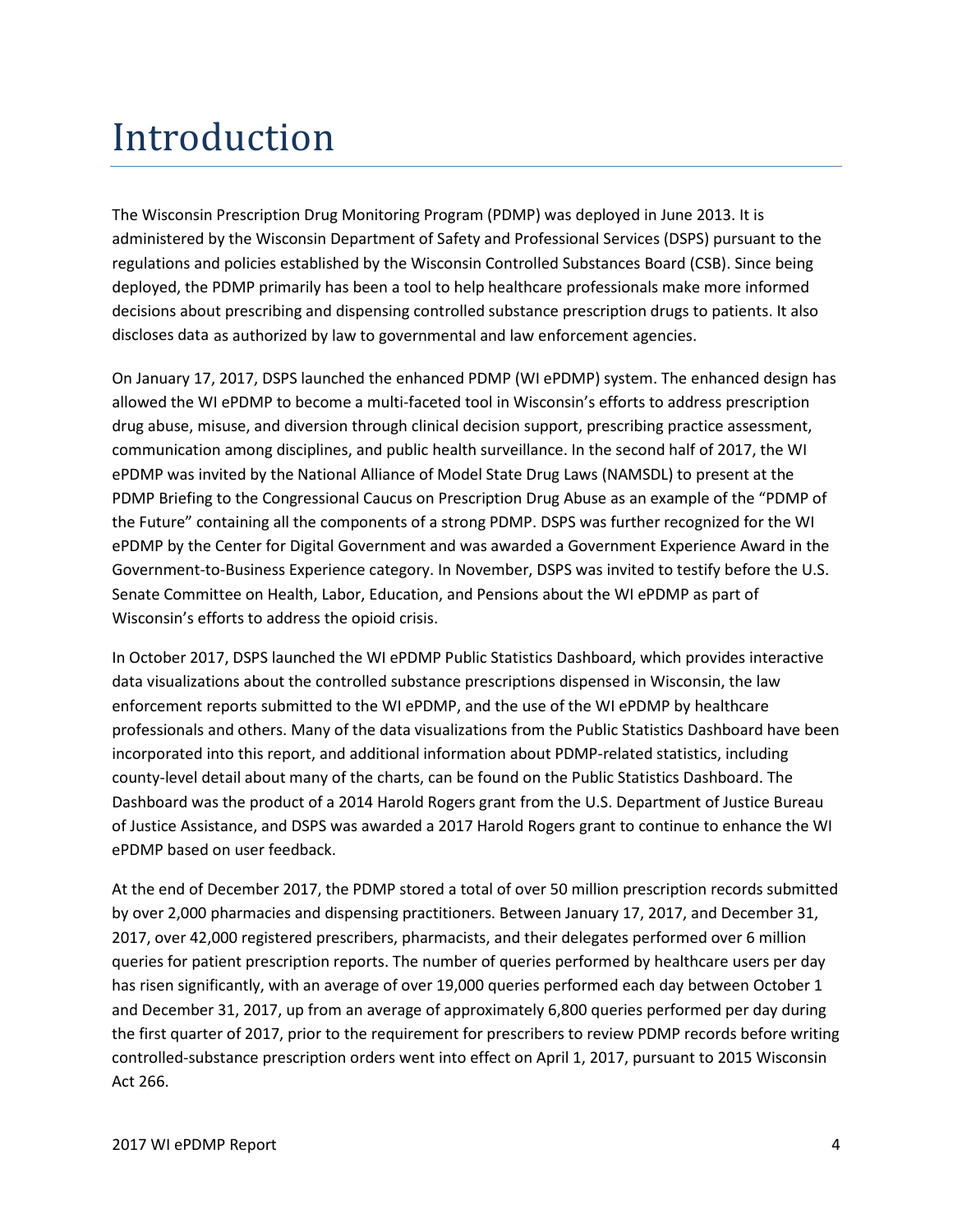Pursuant to ss. 961.385 (5) – (6), Wis. Stats., the CSB is required to submit a report to DSPS about the PDMP. This report is intended to satisfy that requirement. Significant resources were dedicated in 2017 to the development of the WI ePDMP, which is still in active development, and the Public Statistics Dashboard, which presents PDMP data elements to the public in an easily-digestible format. The reporting capabilities of the WI ePDMP are still evolving and the reports continue to be refined.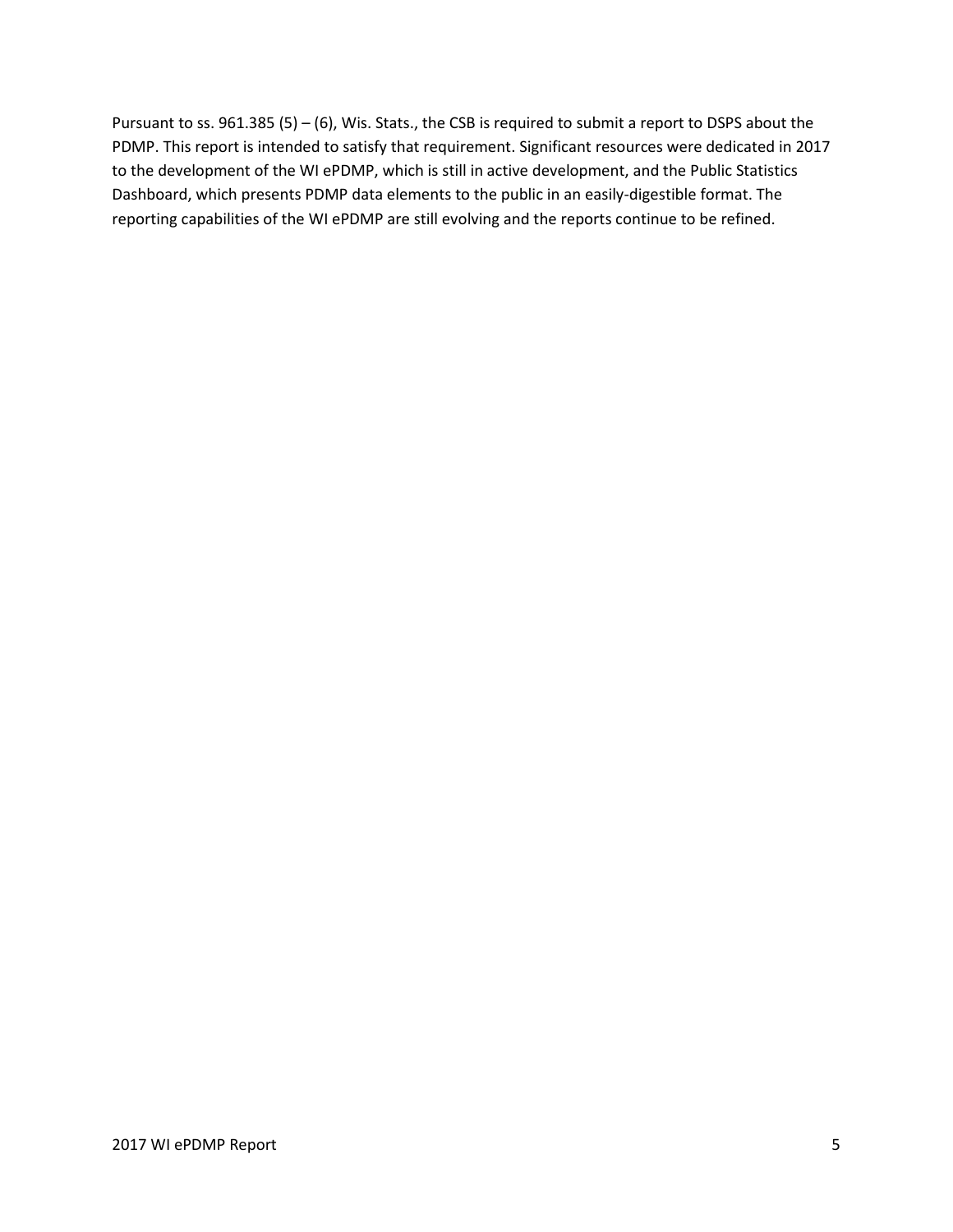### <span id="page-5-0"></span>User Satisfaction

DSPS did not conduct a user satisfaction survey during 2017. All available PDMP resources were dedicated to the ongoing development and enhancement of the Wisconsin Enhanced Prescription Drug Monitoring Program (WI ePDMP). DSPS intends to conduct a user survey at the end of Q1 2018, after users have become more familiar with the WI ePDMP and the enhancements released over the course of 2017. Results of the survey will likely be available in the Q2 2018 report. DSPS will gather additional information about user satisfaction and ideas for potential enhancements through user groups which will be forming in Q1 and Q2 of 2018. The user groups are part of a grant project for user-led enhancements with funding from the U.S. Department of Justice Bureau of Justice Assistance Harold Rogers PDMP grant program. Through informal feedback throughout 2017, users have reported being very satisfied with the enhanced functionality and ease of use of the WI ePDMP.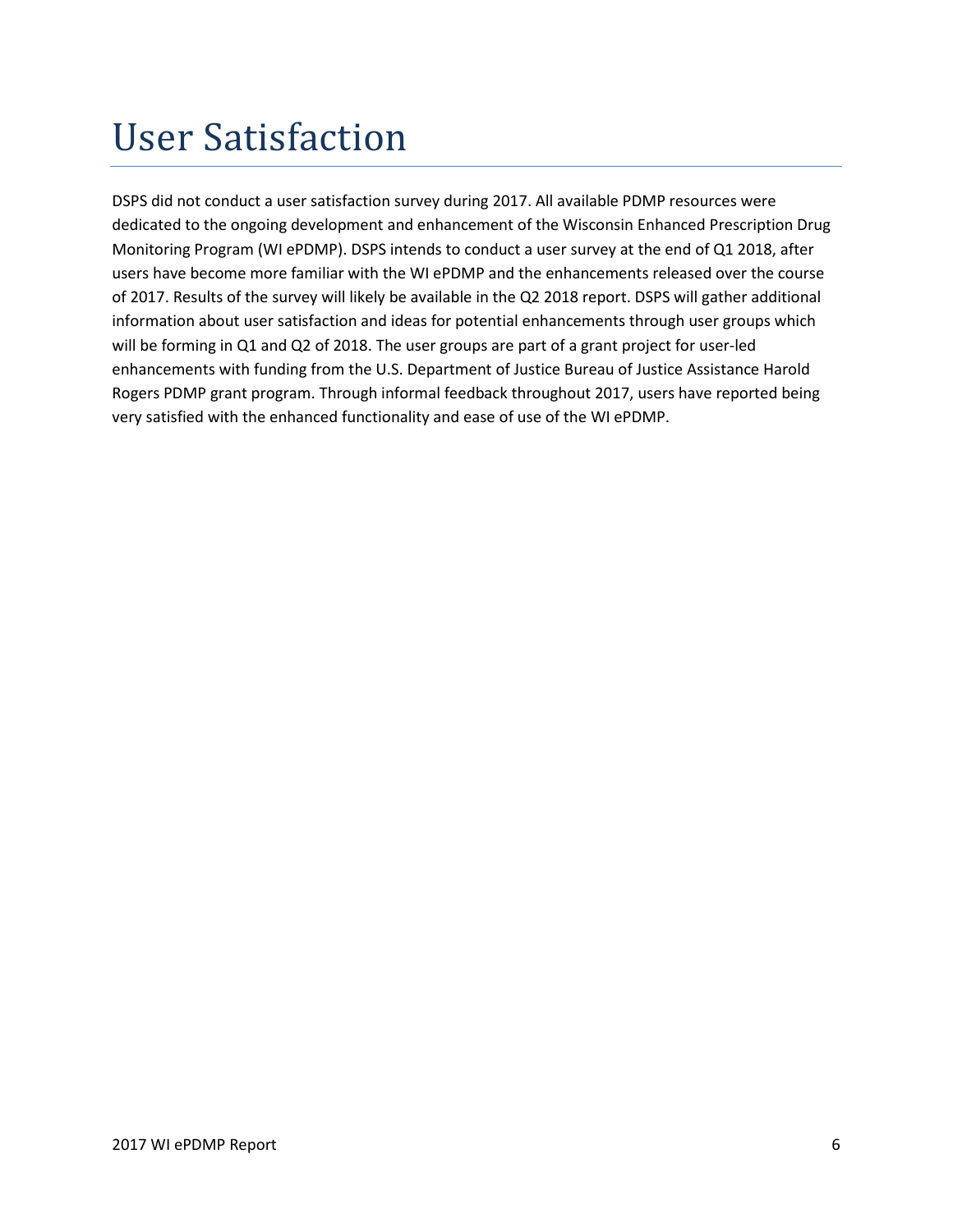### <span id="page-6-0"></span>Impact on Referrals for Investigation

Between January 1 and December 31, 2017, the Controlled Substances Board (CSB) did not make any referrals for possible investigation and disciplinary action pursuant to s. 961.385 (2) (f), Wis. Stats. Efforts were focused on developing and enhancing the WI ePDMP, as well as educating prescribers and pharmacists about how to use the WI ePDMP to promote safe prescribing and dispensing practices. The CSB has requested a report of the number of patients whose prescribers and dispensers are writing or filling prescriptions greater than 90 MME, with or without benzodiazepines, and including information on prescriber use of the PDMP. The number of patients, prescribers, and dispensers in the preliminary report will help the CSB determine thresholds for possible referrals to professional boards, such as the Medical Examining Board, Pharmacy Examining Board, Board of Nursing, and Dentistry Examining Board. Developing thresholds will then assist with prioritizing the future reporting needs of the PDMP related to referrals for investigation for failure to submit dispensing data, non-compliance with practitioner requirements, or circumstances indicating suspicious or critically dangerous conduct or practices. On the data submission side, reports have already been made to the CSB about the number and types of errors in the dispensing data submitted. In anticipation of a formal dispenser compliance audit in 2018, dispenser outreach in 2017 focused on bringing dispensers into compliance and educating them about the most common errors and how to correct them to ensure that records are loaded.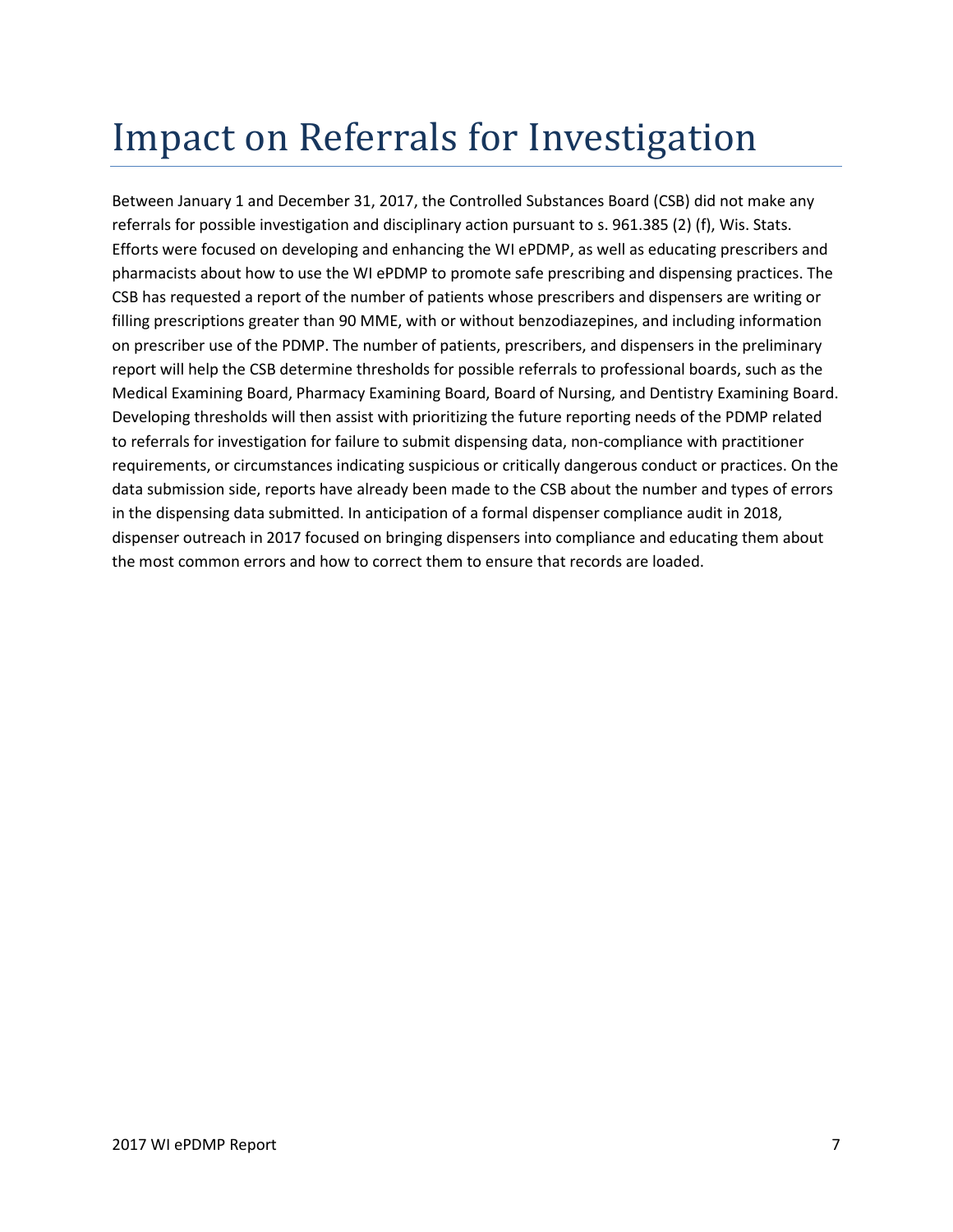# <span id="page-7-0"></span>Monitored Prescription Drug Use Trend

The amount of monitored prescription drugs, and opioids in particular, dispensed in 2017 shows an overall downward trend since 2015. In 2017, the total number of monitored drug prescriptions dispensed was 9,136,817, approximately 14% less than the total number of monitored drug prescriptions dispensed in 2015, 10,628,329. Figure 1 below shows the decrease from 2015 to 2017.



*Figure 1. Monitored Prescription Drugs Dispensed in WI, 2013-2017, All Drug Classes*

When looking at opioids specifically, there was a 20% decrease in the number of prescriptions dispensed, from 5,105,729 in 2015 to 4,066,083 in 2017. Figure 2 below shows the decrease in opioid prescriptions dispensed.



*Figure 2. Monitored Prescription Drugs Dispensed in WI, 2013-2017, Opioids*

Similarly, benzodiazepines show a decrease of approximately 13%, from 2,377,419 in 2015 to 2,069,958 in 2017. Figure 3 below shows the decrease in the number of benzodiazepine prescriptions dispensed.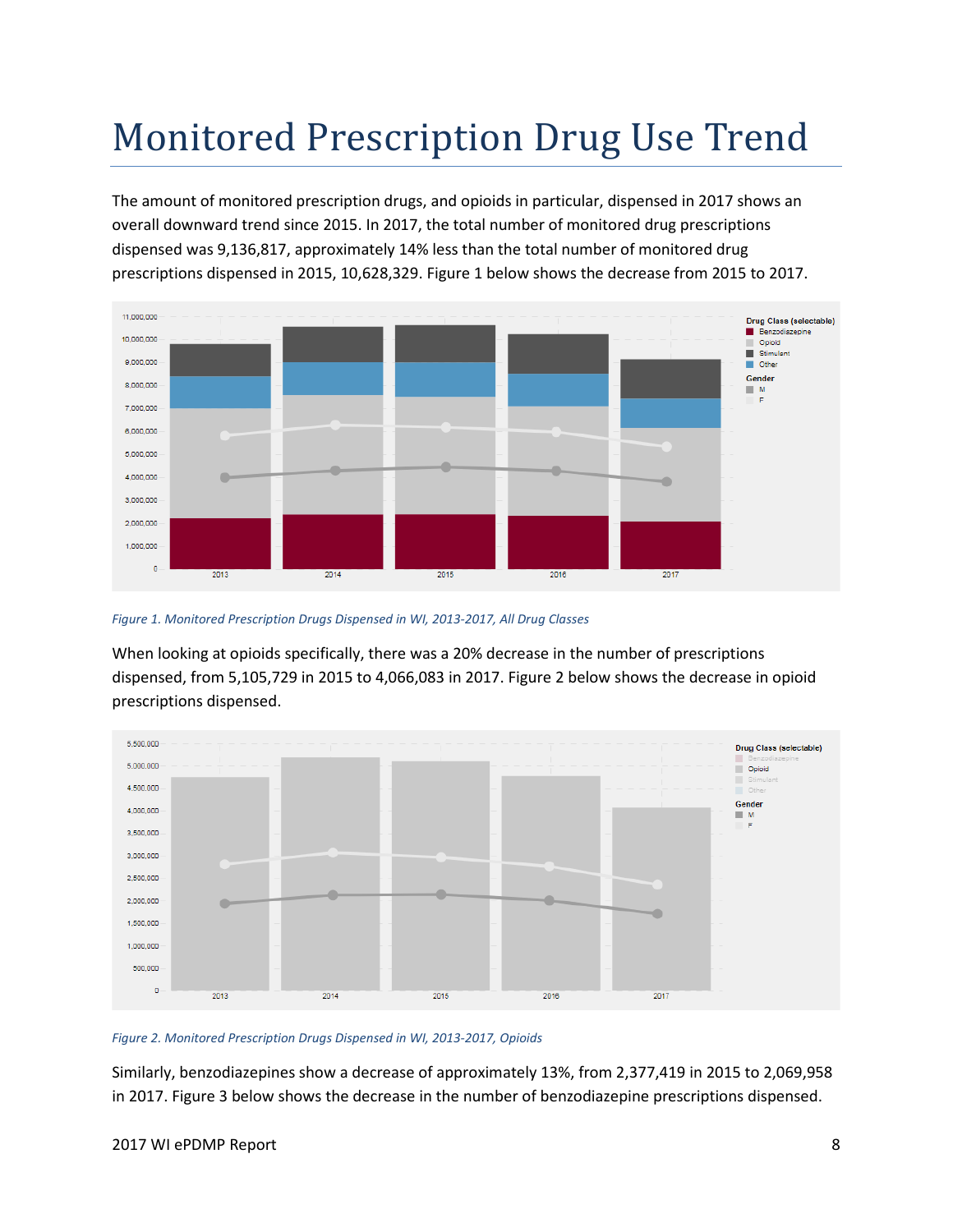

*Figure 3. Monitored Prescription Drugs Dispensed in WI, 2013-2017, Benzodiazepines*

Stimulants, however, show an increase of approximately 9% since 2014, even though there was a slight (approximately 1%) decrease from 2016 to 2017. In 2014, 1,570,130 stimulant prescriptions were dispensed; in 2016, 1,737,922 stimulant prescriptions were dispensed; and in 2017, 1,712,449 stimulant prescriptions were dispensed to patients in Wisconsin. Figure 4 below shows the increase in stimulant prescriptions dispensed from 2014 to 2017. Interestingly, the lines on the bars below show a reversal in the distribution of male and female patients receiving the prescriptions: for all controlled substance prescriptions, opioids, and benzodiazepines, female patients account for a greater portion of the dispensing records; however, for stimulants, male patients account for the largest portion of the prescriptions dispensed.





While there was a reduction in the overall volume of monitored prescription drugs dispensed, there has been little change in the 15 most dispensed monitored prescription drugs since 2015. Table 1 below shows the top 15 most dispensed monitored prescription drugs during 2017, ranked in order of the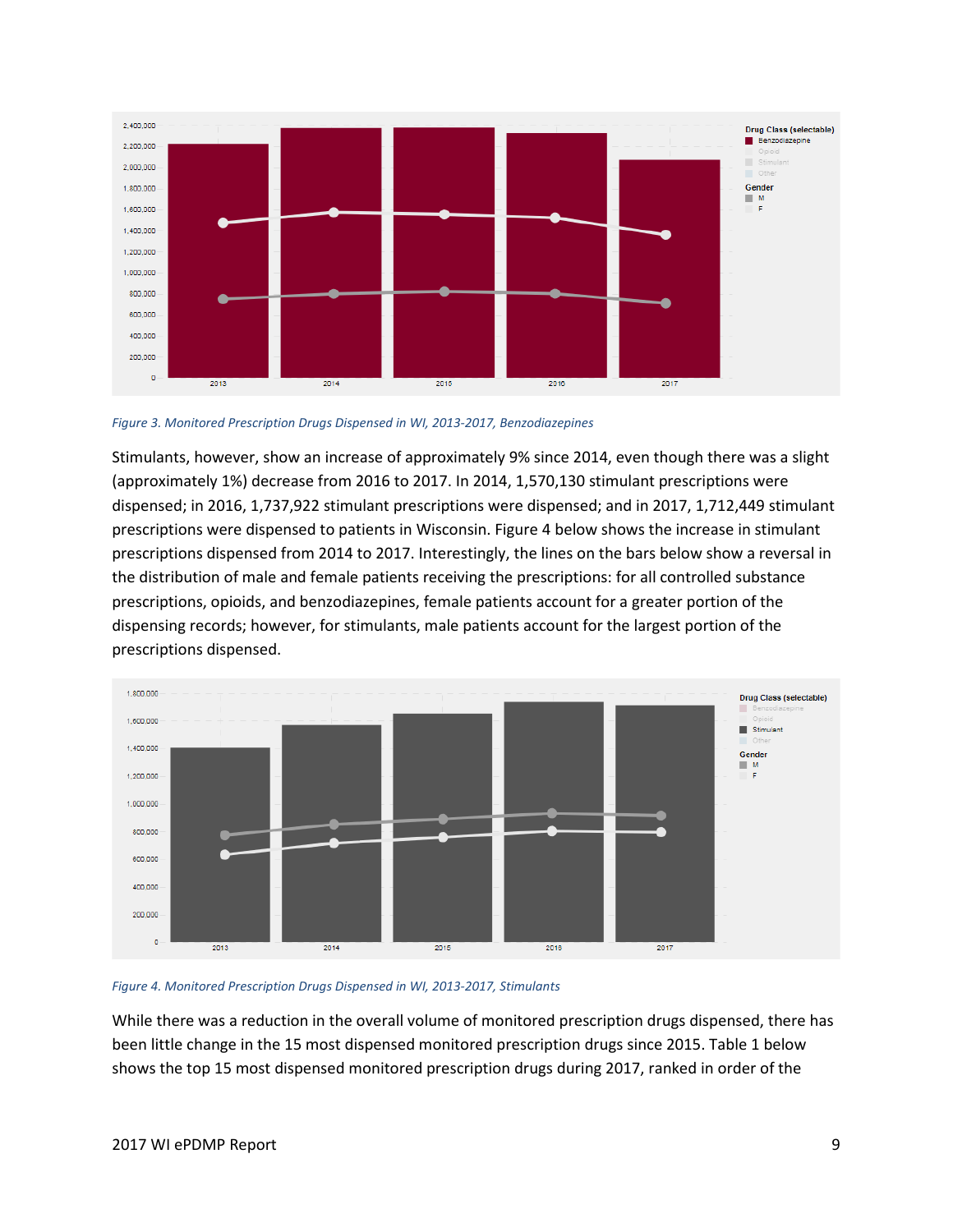volume of prescriptions dispensed. The top 15 monitored prescription drugs dispensed make up 88% of the dispensing records for any given quarter.

| <b>Drug Name</b>              | <b>Prescriptions</b> | Quantity   |
|-------------------------------|----------------------|------------|
| Hydrocodone-Acetaminophen     | 317,614              | 16,798,329 |
| Amphetamine-Dextroamphetamine | 198,695              | 9,514,720  |
| <b>Tramadol HCl</b>           | 183,520              | 13,113,733 |
| <b>Oxycodone HCI</b>          | 153,840              | 12,059,535 |
| Alprazolam                    | 152,050              | 8,682,036  |
| Lorazepam                     | 152,004              | 7,269,084  |
| Clonazepam                    | 127,513              | 7,481,833  |
| <b>Zolpidem Tartrate</b>      | 125,198              | 4,166,920  |
| Oxycodone w/ Acetaminophen    | 108,667              | 7,342,023  |
| <b>Methylphenidate HCI</b>    | 98,054               | 4,617,602  |
| Lisdexamfetamine Dimesylate   | 89,024               | 2,786,897  |
| Pregabalin                    | 61,474               | 4,540,811  |
| Diazepam                      | 54,256               | 2,268,581  |
| <b>Morphine Sulfate</b>       | 51,384               | 3,016,613  |
| Acetaminophen w/ Codeine      | 40,654               | 1,725,846  |

#### *Table 1. Top 15 Monitored Drugs Dispensed in WI, Q4 2017, By Number of Prescriptions*

The 5 most dispensed monitored drugs are listed in Table 2 below in the order of the total quantity of pills dispensed, rather than number of prescription orders filled.

| <b>Drug Name</b>              | <b>Prescriptions</b> | Quantity   |
|-------------------------------|----------------------|------------|
| Hydrocodone-Acetaminophen     | 317,614              | 16,798,329 |
| <b>Tramadol HCI</b>           | 183,520              | 13,113,733 |
| <b>Oxycodone HCI</b>          | 153,840              | 12,059,535 |
| Amphetamine-Dextroamphetamine | 198,695              | 9,514,720  |
| Alprazolam                    | 152,050              | 8,682,036  |

#### *Table 2. Top 5 Monitored Drugs Dispensed in WI, Q4 2017, by Quantity Dispensed*

The quantity of pills of each of the top 5 monitored drugs dispensed has decreased since 2015. The quantity of hydrocodone-acetaminophen pills dispensed decreased from 99,771,652 in 2015 to 74,326,164 in 2017, a difference of 25,445,488 pills or 26%. The quantity of Oxycodone Hcl pills saw a 21% decrease, from 67,827,911 pills in 2015 to 53,691,770 pills in 2017. The top benzodiazepine dispensed, Alprazolam, showed a 15% decrease in quantity of pills dispensed from 2015 to 2017, and the top stimulant dispensed, Amphetamine-Dextroamphetamine, showed an approximate 4% decrease in quantity of pills dispensed from 2015 to 2017. Figure 5 below shows the year-over-year decrease in the total quantity of pills dispensed of the top 5 monitored drugs. In all cases, the most significant decrease can be noted in 2017.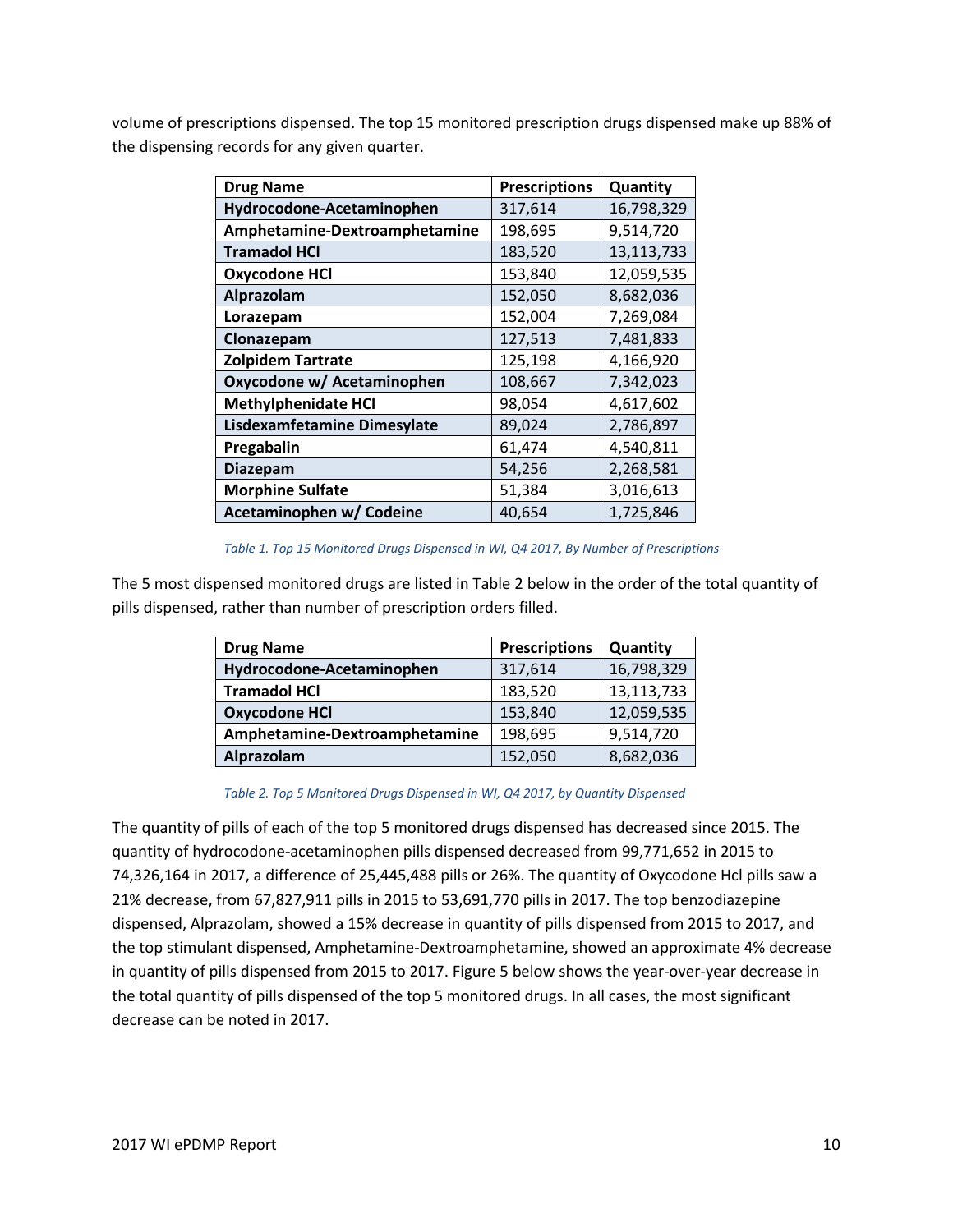

*Figure 5. Top 5 Monitored Drugs Dispensed, 2015-2017, by Quantity*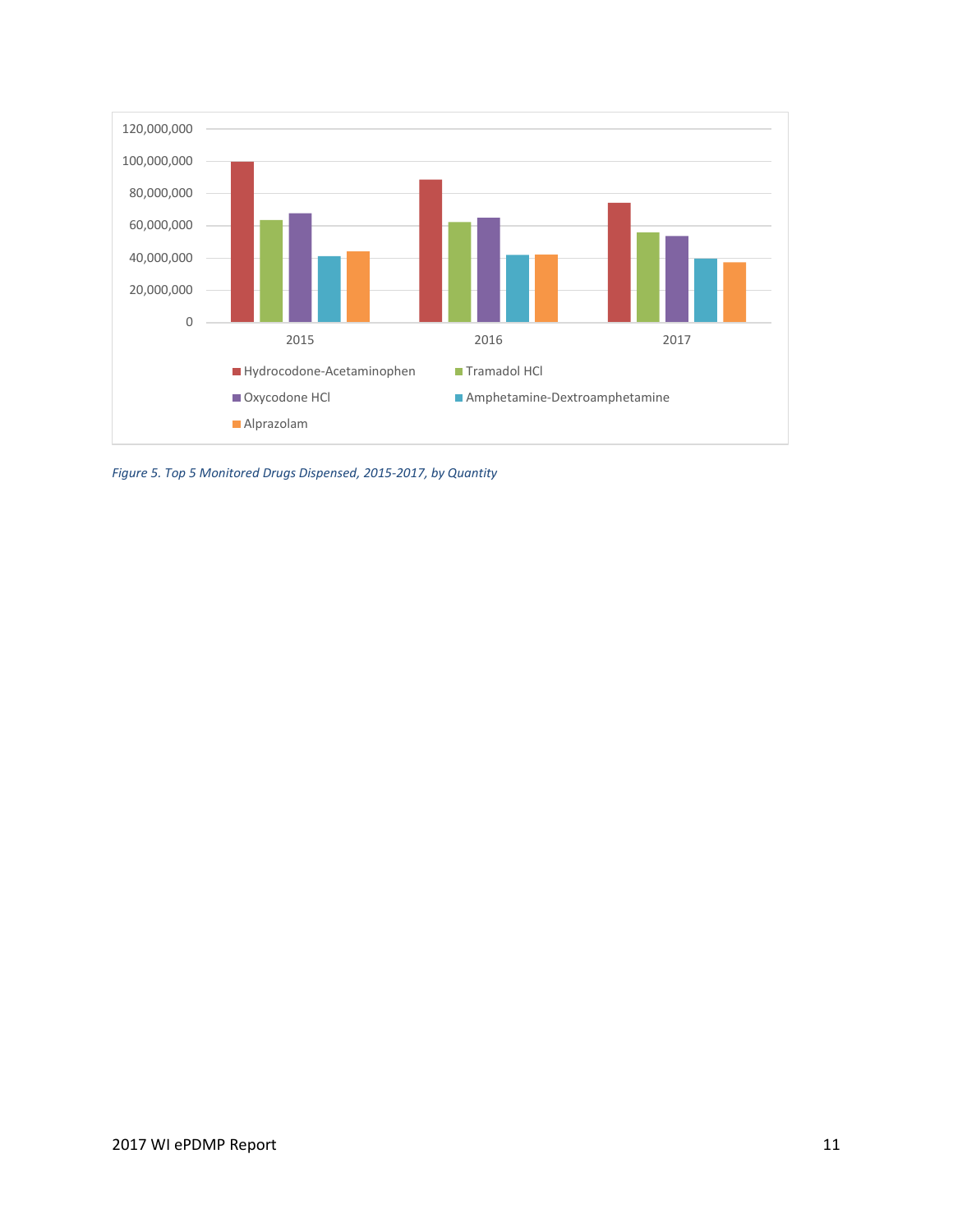### <span id="page-11-0"></span>Law Enforcement Reports

Between October 1 and December 31, 2017, Wisconsin law enforcement agencies reported 705 events to the WI ePDMP. The reports were submitted by law enforcement agencies as required by s[. 961.37 \(3\)](https://docs.legis.wisconsin.gov/document/statutes/961.37(3)(a))  [\(a\),](https://docs.legis.wisconsin.gov/document/statutes/961.37(3)(a)) Wis. Stat. The law requires the agencies to submit a report in each of the following situations:

- 1. When a law enforcement officer receives a report of a stolen controlled substance prescription.
- 2. When a law enforcement officer reasonably suspects that a violation of the Controlled Substances Act involving a prescribed drug is occurring or has occurred.
- 3. When a law enforcement officer believes someone is undergoing or has immediately prior experienced an opioid-related drug overdose.
- 4. When a law enforcement officer believes someone died as a result of using a narcotic drug.

The reports submitted by law enforcement are attributed to patient reports in the PDMP and presented to the prescribers of the individuals involved in the incidents as alerts on the patient reports. In this way, the reports submitted by law enforcement provide valuable information to healthcare professionals, who are able to make prescribing, dispensing, and treatment decisions based on a more complete picture of their patients' controlled substance history. Figure 6 below shows the breakdown of the reports submitted to the PDMP by month for 2016 and 2017. There is no requirement for law enforcement agencies to submit their reports within a certain timeframe after the date of the event, so the numbers for events at the end of 2017 may still increase with submissions in early 2018. Outreach for law enforcement agencies is ongoing as part of an effort to increase awareness of the requirement to submit to the PDMP and the value of the information included in the reports.



#### *Figure 6. Law Enforcement Alerts Submitted to the WI ePDMP, 2016-2017*

In 2017, 42% of the reports submitted by law enforcement agencies were reports of stolen controlled substance prescriptions, 29% were suspected violations of the Controlled Substances Act, 25% were suspected non-fatal opioid-related overdose events, and 4% were suspected narcotic-related deaths. This distribution can be seen in Figure 7 below.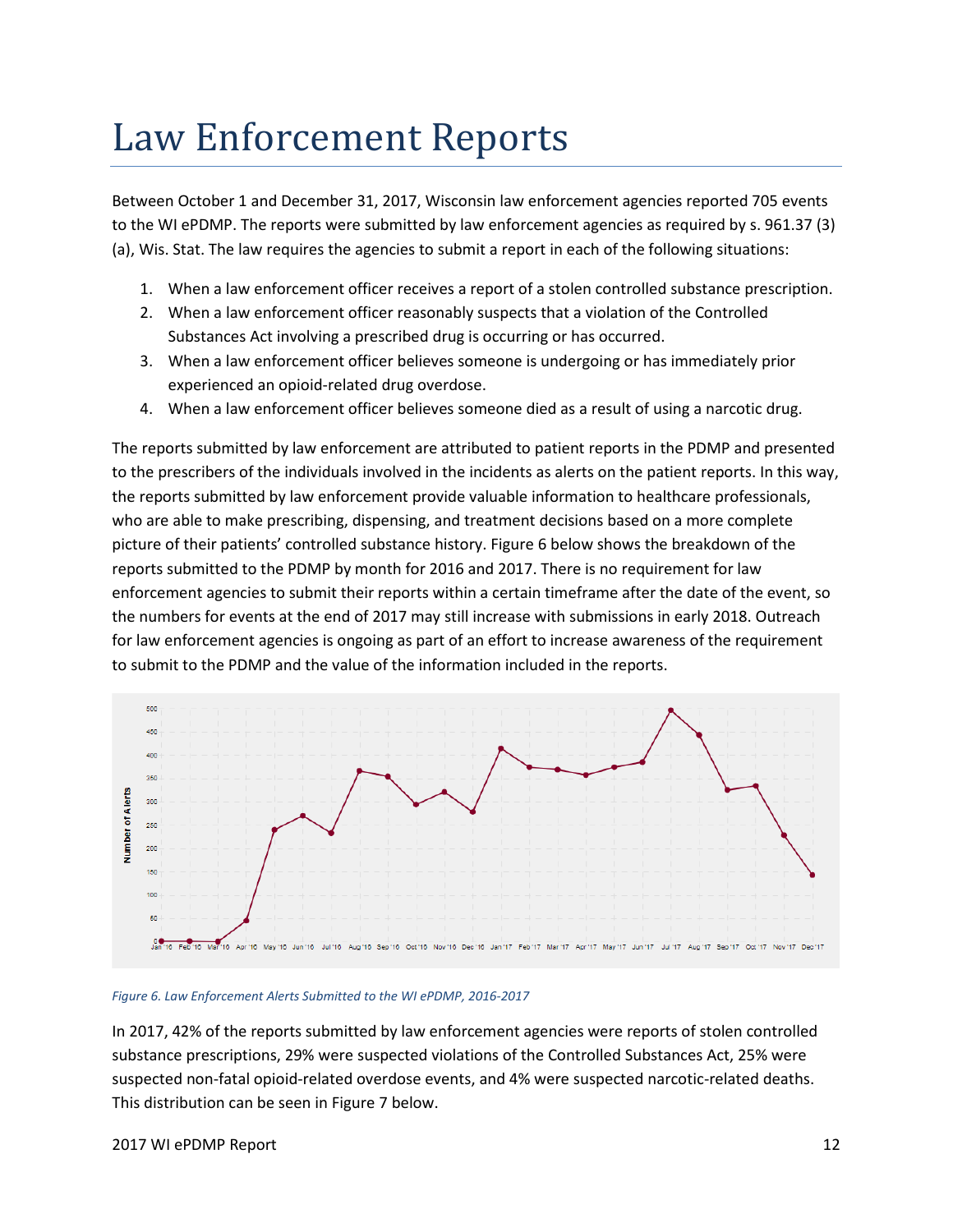

*Figure 7. Breakdown of Law Enforcement Alerts Submitted to the WI ePDMP, by Alert Type, 2017*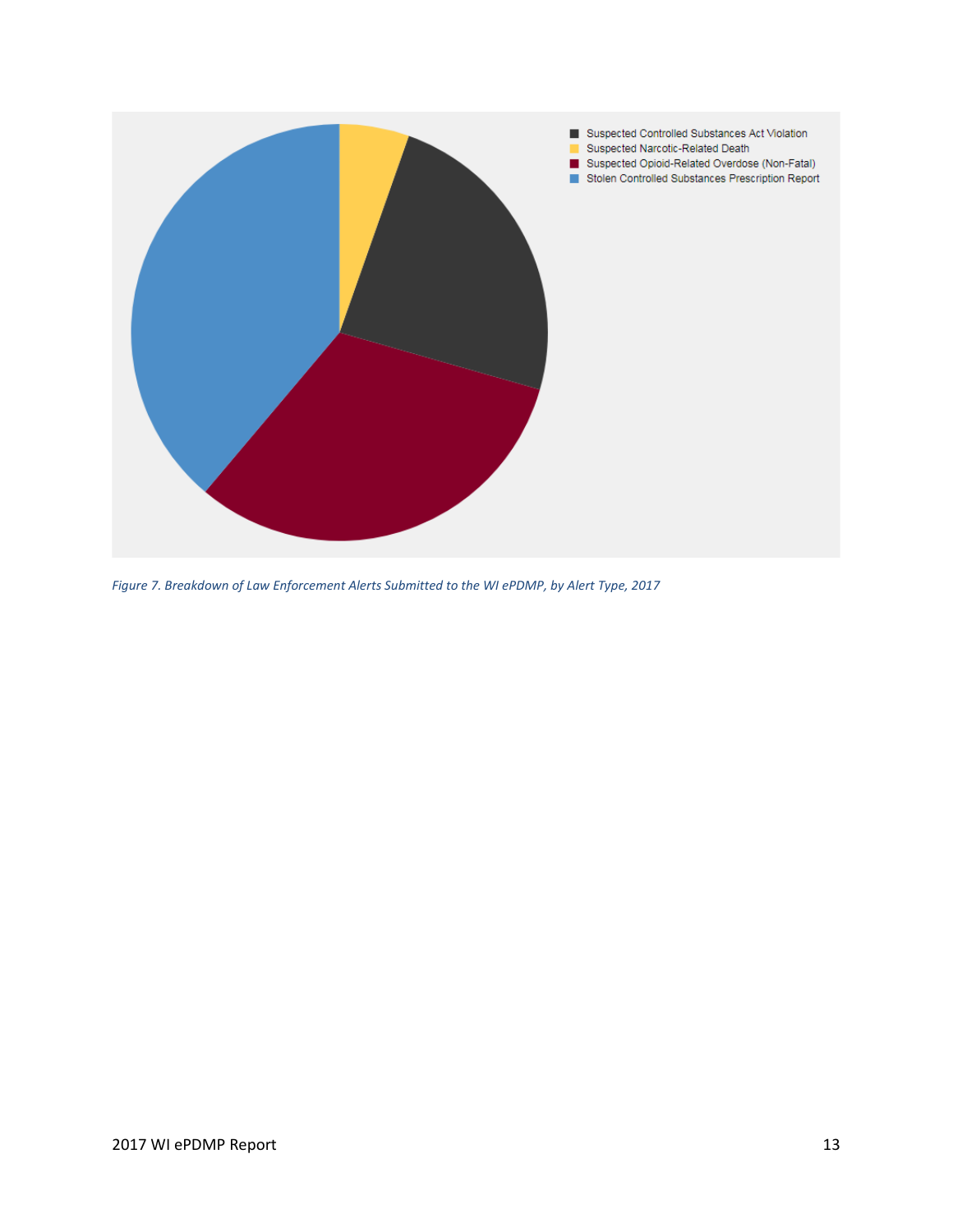### <span id="page-13-0"></span>Disclosure of PDMP Data

Between October 1 and December 31, 2017, healthcare users made 1,803,597 patient queries. The total number of patient queries by healthcare users remained high, after the initial increase during the month of April 2017, when the requirement for prescribers to review the WI ePDMP prior to issuing a controlled substance prescription went into effect, as seen in Figure 8 below, taken from the WI ePDMP Public Statistics Dashboard.



*Figure 8. WI ePDMP Patient Queries by Healthcare Professionals, 2017*

The daily average of queries by healthcare users reflects a similar increase during the month of April 2017, as seen in Figure 9 below. An average of over 19,000 queries were performed each day between October 1 and December 31, 2017, up from an average of approximately 6,800 queries performed per day during the first quarter of 2017.



*Figure 9. Average Number of Healthcare Patient Queries Per Day, 2017*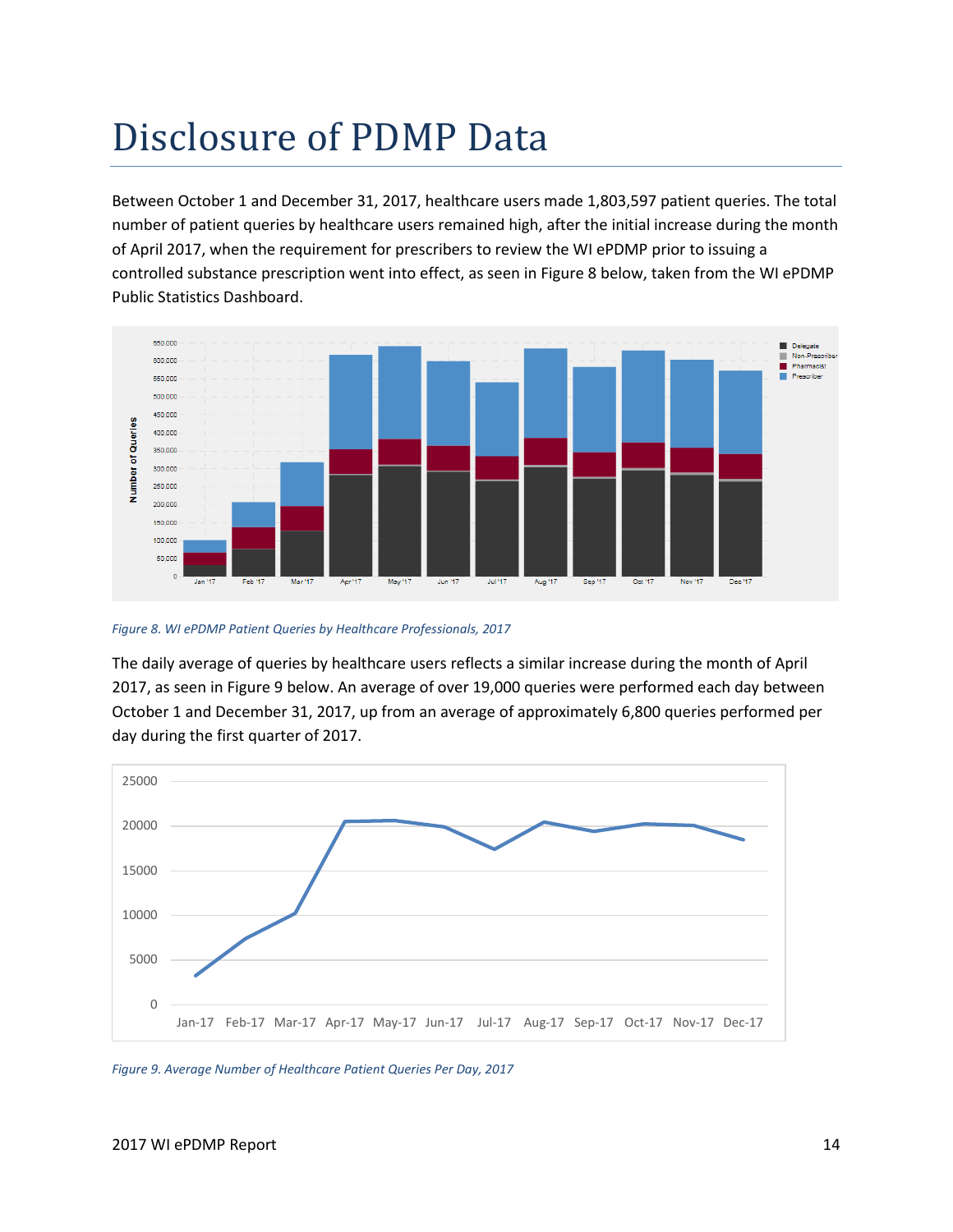The two pie charts below in Figures 10 and 11 show the breakdown of patient queries by prescribers, pharmacists, non-prescribers, and prescriber/pharmacist delegates for the first quarter of 2017 compared to the fourth quarter of 2017. The portion of queries performed by prescriber and prescriber/pharmacist delegates increased after the first quarter of 2017, and legislation allowing nonprescriber healthcare professionals, such as substance abuse counselors and individuals authorized to treat substance abuse, to register and use the PDMP went into effect on April 1, 2017.



*Figure 10. Patient Queries by Healthcare Users, by User Group, Q1 2017*



*Figure 11. Patient Queries by Healthcare Users, by User Group, Q4 2017*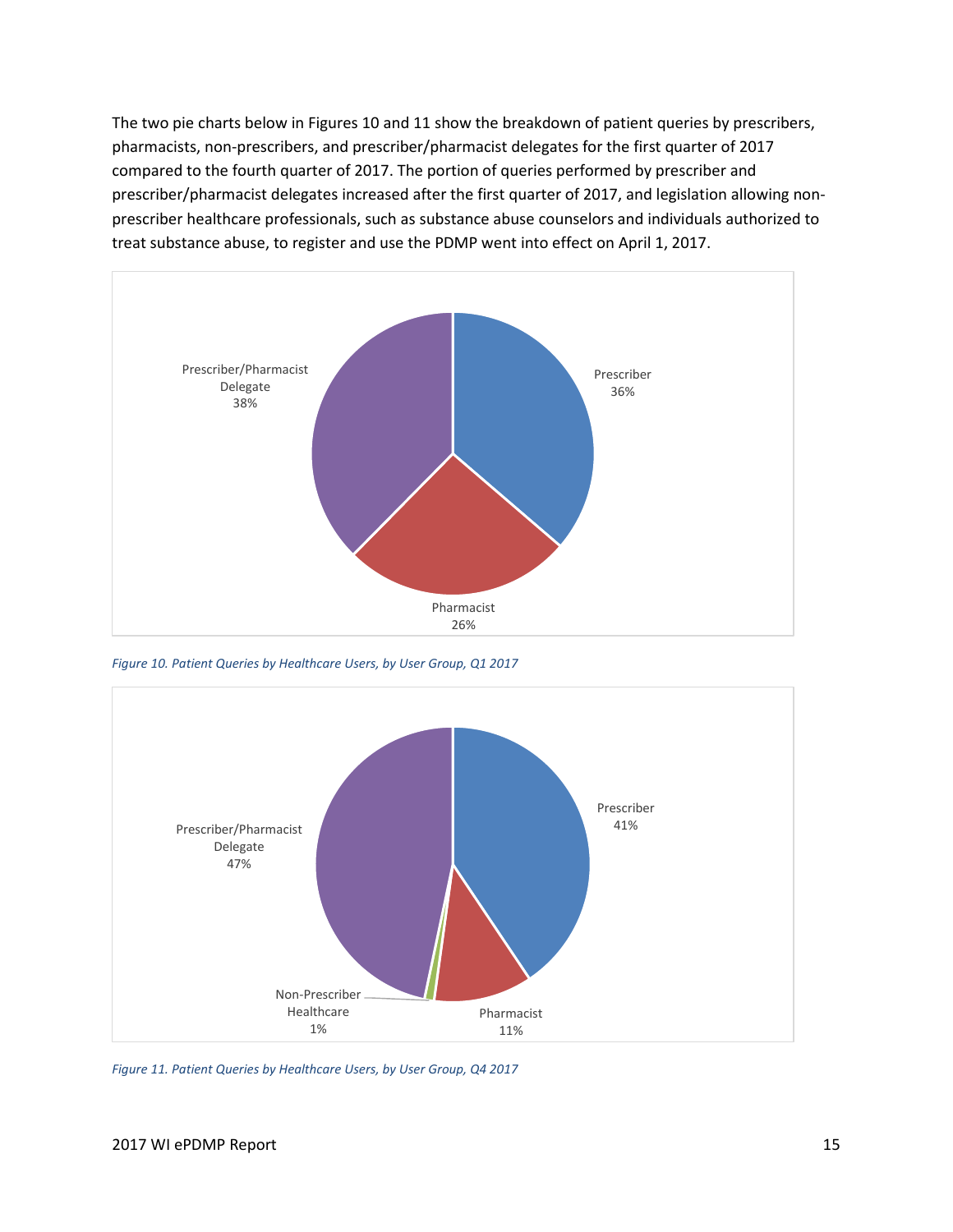In addition to the enhanced user interface of the WI ePDMP, a direct link to WI ePDMP patient reports from within electronic medical records (EMR) has increased the accessibility of WI ePDMP patient reports for providers within participating health systems. Users in health systems with the direct linkage are not required to navigate to a different website, log in, and enter the patient's name and date of birth; the username and patient information are securely transferred to the PDMP behind the scenes. Users report that it can take as few as three seconds to obtain a WI ePDMP patient report in this way from the patient's EMR. As of December 31, 2017, ten health systems had the integrated access to the PDMP from within their EMR platforms. The number of patient queries coming from the direct integration has increased steadily since April, 2017, as Figure 12 below shows. In December 2017, 33% of patient queries were through the direct integration.

![](_page_15_Figure_1.jpeg)

*Figure 12. WI ePDMP Patient Queries, by Source, 2017*

Authorized individuals from non-healthcare groups made 232 requests for PDMP data in Q4 of 2017. Figure 13 below shows that there has not been a significant increase in law enforcement requests for PDMP reports since the requirement of a court order for law enforcement access to PDMP records was removed in April 2017 pursuant to 2015 Wisconsin Act 266.

![](_page_15_Figure_4.jpeg)

*Figure 13. Non-Healthcare WI ePDMP Queries, 2017*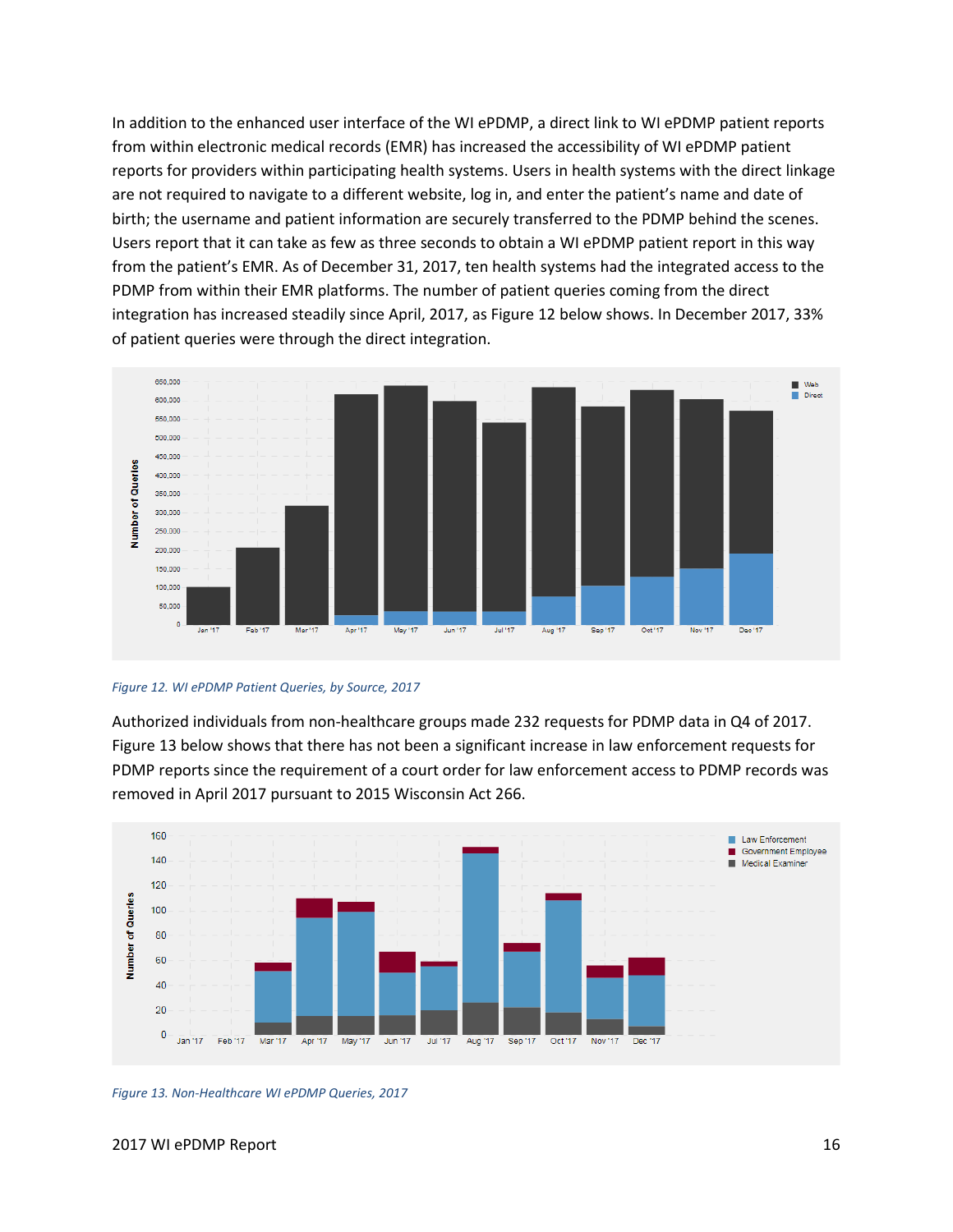Non-healthcare requests for PDMP reports prior to March 2017 were tracked using a different mechanism prior and therefore do not appear on the chart in Figure 13. Prior to the change in access for law enforcement in April 2017, there was an average of 58 authorized non-healthcare requests for PDMP reports per month.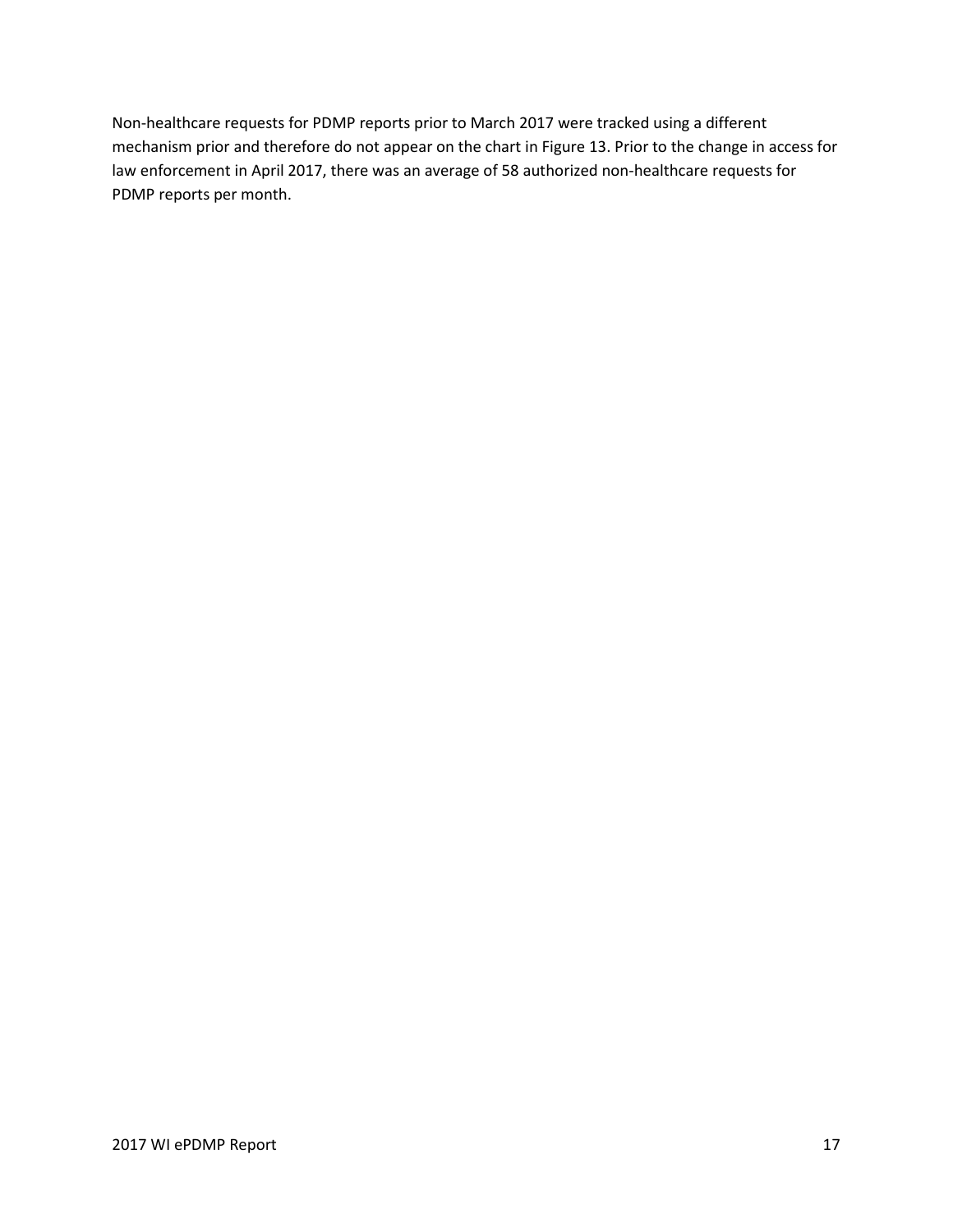### <span id="page-17-0"></span>Data-Driven Alerts

The WI ePDMP application uses sophisticated data analytics to assess a patient's controlled substance prescription history. Data-driven alerts are integral to the important task of analyzing a patient's prescription history and bringing the most relevant information in the prescription history to the immediate attention of the user. Analytics are performed on the prescription history to identify and alert WI ePDMP users to potential indications of abuse, diversion, or overdose risk, such as high morphine milligram equivalent doses, overlapping benzodiazepine and opioid prescriptions, and multiple prescribers or dispensers.

#### <span id="page-17-1"></span>Doctor Shopping and Pharmacy Hopping

The WI ePDMP application uses data analytics to alert providers about patients who have obtained controlled substance prescription orders from at least 5 prescribers or received controlled substance prescription dispensings from at least 5 pharmacies or other dispensers within the previous 90 days. Note that multiple prescribers or dispensers may be associated with the same clinic, practice, or location because the PDMP does not delineate health systems. Between October 1 and December 31, 2017, the number of patients meeting the criteria for the Multiple Prescribers or Pharmacies Alert declined, with 16,674 alerts in October, 14,798 alerts in November, and 12,135 alerts in December. The average number of monthly Multiple Prescribers or Pharmacies Alerts for Q4 2017, 14,535, is down 29% compared to Q1 2017. The number of monthly alerts for all of 2017 is represented below in Figure 14, taken from the WI ePDMP Public Statistics Dashboard.

![](_page_17_Figure_4.jpeg)

*Figure 14. Multiple Prescriber or Dispenser Alerts, by Month, 2017*

These alerts were not available in the WI PDMP prior to January 17, 2017. However, the criteria to meet the alerts were applied to data from previous years to give an indication of how many patients would have met the alert criteria for any given month. Figure 15 below shows the quarterly average number of patients in the WI ePDMP meeting the criteria for the Multiple Prescribers or Pharmacies Alert from January 2015 through December 2017. The Q4 2017 average of 14,535 monthly alerts is down 47% from the Q1 2015 average of 27,248 alerts per month.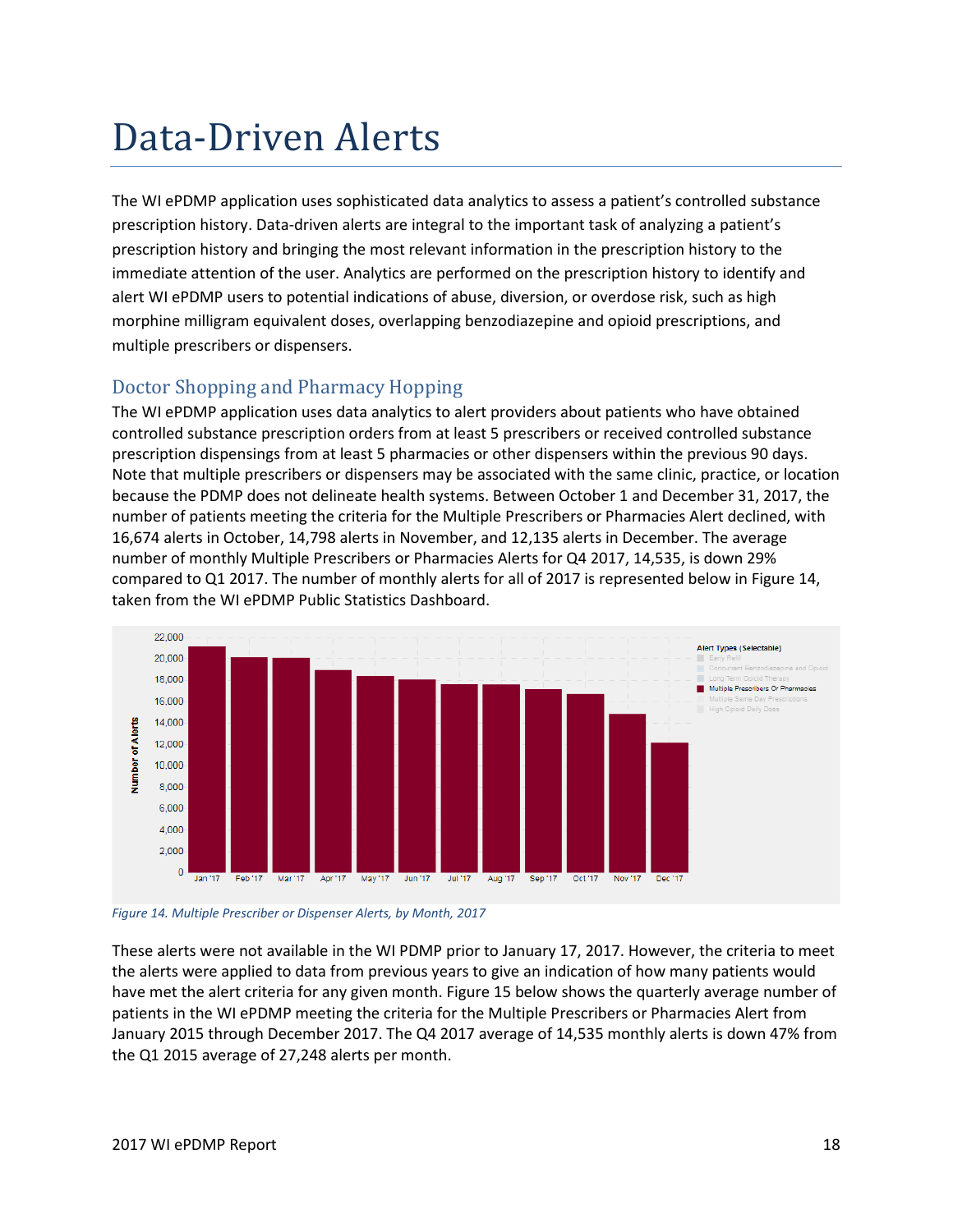![](_page_18_Figure_0.jpeg)

*Figure 15. Average Number of Multiple Prescriber or Dispenser Alerts, by Quarter, 2015-2017*

#### <span id="page-18-0"></span>Morphine Milligram Equivalent (MME)

The WI ePDMP application uses data analytics to alert providers about patients who have Morphine Milligram Equivalents (MME) above 90. Between October 1 and December 31, 2017, the number of patients meeting the criteria for the High Opioid Daily Dose Alert remained relatively steady over the three months, with 24,790 alerts in October, 24,071 alerts in November, and 24,410 alerts in December. The average number of monthly high MME alerts for Q4 2017, 24,424, is down 22% compared to Q1 2017. The number of monthly high MME alerts for all of 2017 is represented below in Figure 16.

![](_page_18_Figure_4.jpeg)

![](_page_18_Figure_5.jpeg)

These alerts were not available in the WI PDMP prior to January 17, 2017. However, the criteria to meet the alerts were applied to data from previous years to give an indication of how many patients would have met the alert criteria for any given month. Figure 17 below shows the quarterly average number of patients in the WI ePDMP meeting the criteria for the High Opioid Daily Dose Alert from January 2015 through December 2017. The Q4 2017 average of 24,424 monthly alerts is down 37% from the Q1 2015 average of 38,833 alerts per month.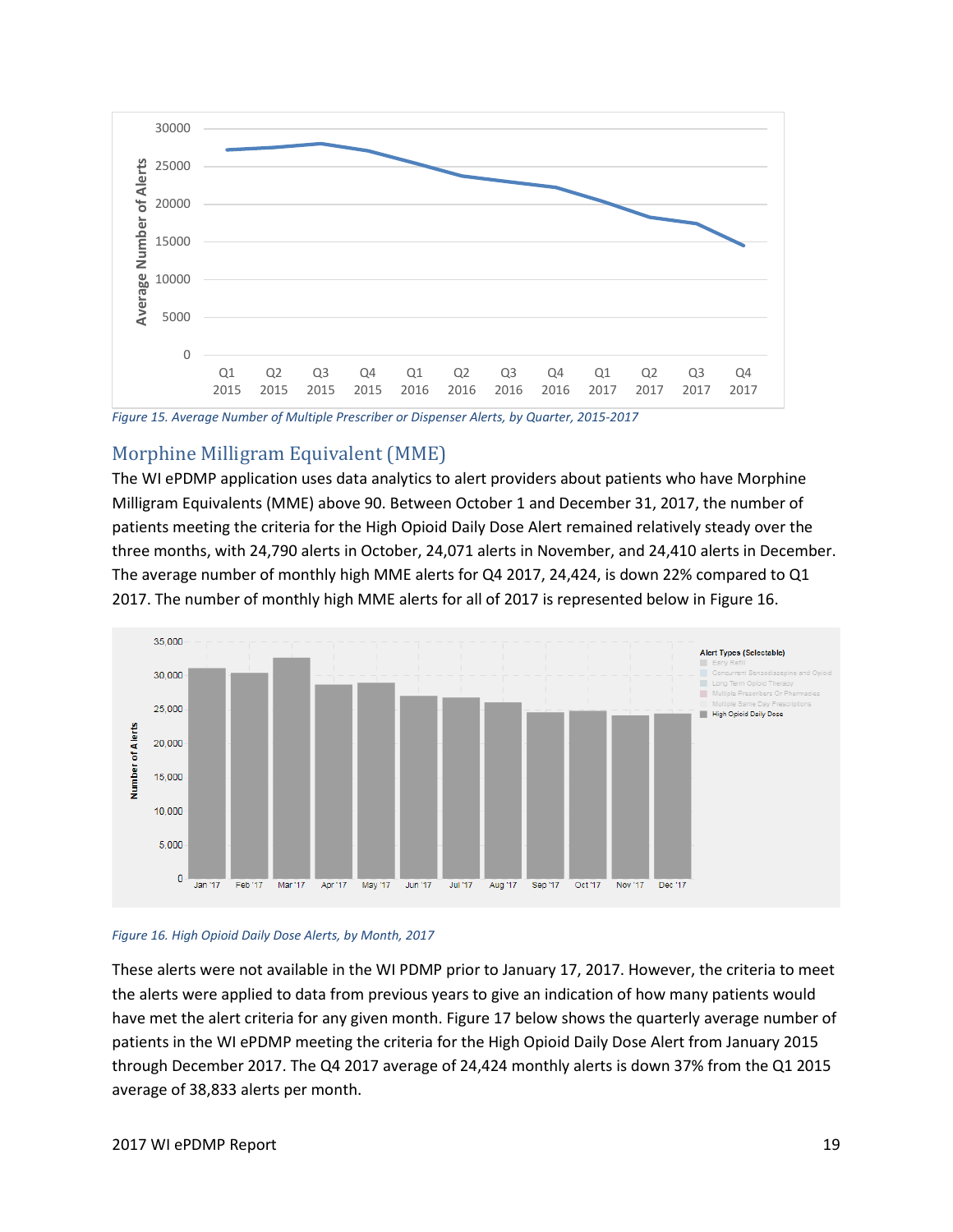![](_page_19_Figure_0.jpeg)

*Figure 17. Average Number of High Opioid Daily Dose Alerts, by Quarter, 2015-2017*

#### <span id="page-19-0"></span>Opioid-Benzodiazepine Overlap

The WI ePDMP application uses data analytics to alert providers about patients who have overlapping benzodiazepine and opioid prescriptions. Between October 1 and December 31, 2017, the number of patients meeting the criteria for the Concurrent Benzodiazepine and Opioid Prescription Alert remained relatively steady over the three months, with 26,366 alerts in October, 25,509 alerts in November, and 25,416 alerts in December. The average number of monthly alerts for Q4 2017, 25,764, is down 17% compared to Q1 2017. The number of monthly alerts for all of 2017 is represented below as a chart taken from the WI ePDMP Public Statistics Dashboard.

![](_page_19_Figure_4.jpeg)

#### *Figure 18. Concurrent Benzodiazepine and Opioid Prescription Alerts, by Month, 2017*

These alerts were not available in the WI PDMP prior to January 17, 2017. However, the criteria to meet the alerts were applied to data from previous years to give an indication of how many patients would have met the alert criteria for any given month. The chart below shows the quarterly average number of patients in the WI ePDMP meeting the criteria for the Concurrent Benzodiazepine and Opioid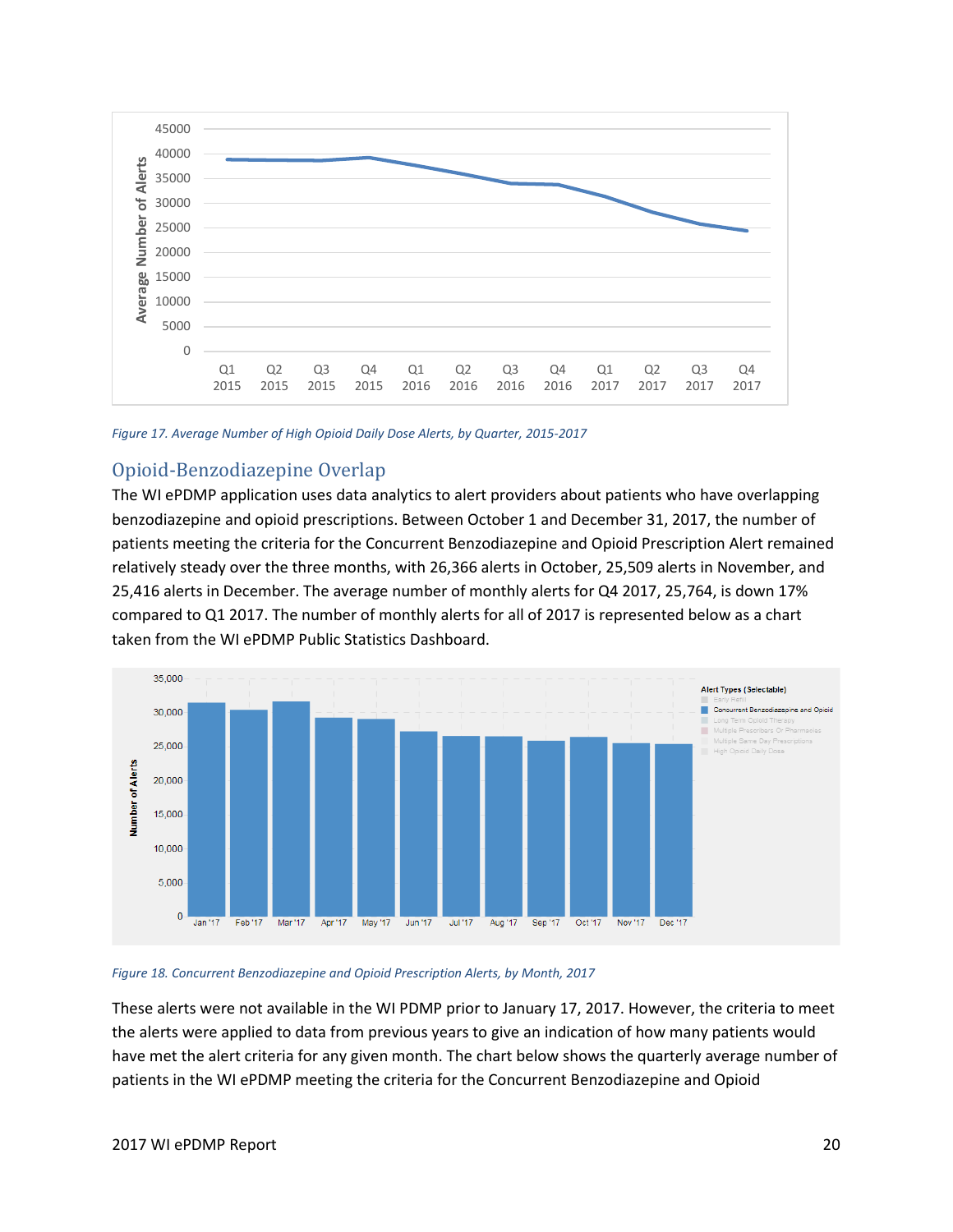![](_page_20_Figure_0.jpeg)

Prescriptions Alert from January 2015 through December 2017. The Q4 2017 average of 25,764 monthly alerts is down 30% from the Q1 2015 average of 37,026 alerts per month.

*Figure 19. Average Number of Concurrent Benzodiazepine and Opioid Prescription Alerts, by Quarter, 2015-2017*